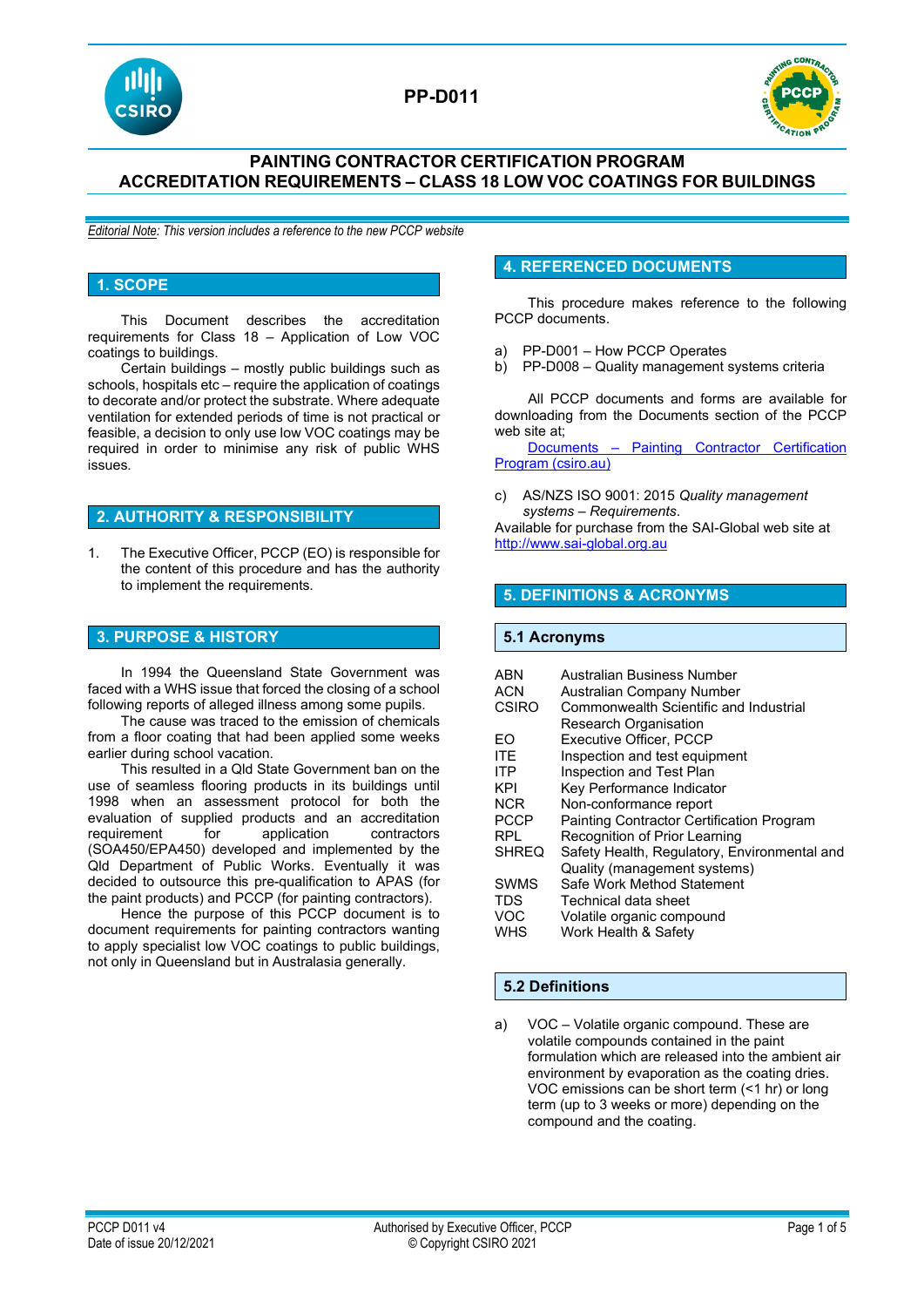



## **6. ACCREDITATION REQUIREMENTS 6.1 General**

- a) In order to become an accredited contractor the Applicant must be able to provide evidence that the following three major elements are routine parts of their normal business;
	- i) *A working SHREQ management system* complying with the requirements detailed in PCCP document PP-D008 is in place and being regularly used to drive the business.
	- ii) *Technical capability and specialist processes* relevant to the application of coatings are in place and being regularly used to drive the business. Refer PP-D008 clause 7.
	- iii) *Specialist equipment* necessary to carry out activities to the satisfaction of the client, are available and being regularly used to drive the business. Refer clause 9 below.
- b) The Applicant also needs to be able to show that throughout the organisation, at all levels, there is a commitment to Quality principles, a desire to improve the business using those principles, and a knowledge of the organisation's position on quality. Senior management is expected to be intimately involved in the process via;
	- i) Regular management review of results (KPI, NCR, complaints), trends
	- ii) The provision of adequate resources (human, skills, equipment etc) to enable policies, goals & objectives to be achieved.

## **7. APPLICATION PROCESS**

The application process is detailed in PCCP Document PP-D001 clause 8.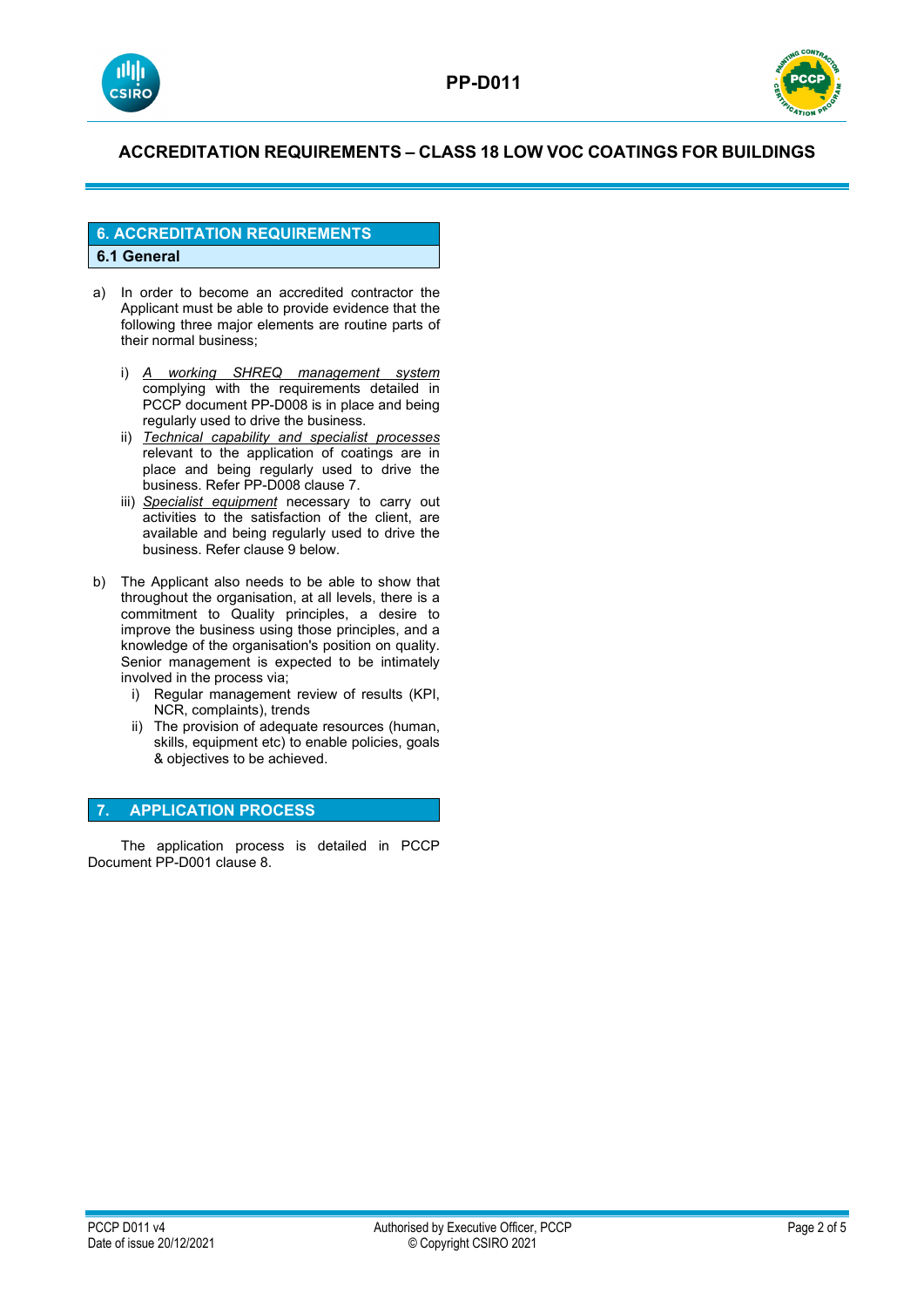



## **8. 8. TECHNICAL CAPABILITY**

### **8.1 Inspection & test equipment (ITE)**

Requirements for ITE will depend on measuring requirements nominated in the product TDS (technical data sheet). For example, if restrictions are placed on environmental conditions during application (temperature & relative humidity) then these must be measured. Also surface moisture content (e.g. concrete) and film builds (dry & wet). Where a coating project is performed in an enclosed space e.g. a room with 4 walls and a ceiling or roof, common sense needs to be applied. The enclosed space could, in extreme conditions, still exceed any temperature or humidity restrictions nominated in a TDS and should therefore be measured. Wherever measurements are taken, records shall be kept.

| Equipment/Standard             |                           | Requirement (1) |  |  |
|--------------------------------|---------------------------|-----------------|--|--|
|                                | <b>Class</b><br>$\vec{8}$ |                 |  |  |
| Temperature - Ambient          |                           |                 |  |  |
| Relative Humidity - Electronic |                           |                 |  |  |
| <b>Whirling Psychrometer</b>   | O                         |                 |  |  |
| Dew Point - Electronic         | O                         |                 |  |  |
| Dew Point - Calculator         | O                         |                 |  |  |
| Optical Magnifier (x10)        | O                         |                 |  |  |
| Wet Film Thickness Gauge       | O                         |                 |  |  |
| Dry Film Thickness 0-500um     |                           |                 |  |  |
| Dry Film Thickness 1-10mm      |                           |                 |  |  |
| Set of Primary Shims           |                           |                 |  |  |
| Pencil Hardness Set            |                           |                 |  |  |
| Moisture meter                 |                           |                 |  |  |
| <b>Adhesion Tester</b>         |                           |                 |  |  |
| <b>Masking Tape</b>            |                           |                 |  |  |
| <b>Stanley Knife/Scalpel</b>   |                           |                 |  |  |
| Tape measure - 8m minimum      |                           |                 |  |  |
| Pull-off adhesion tester       |                           |                 |  |  |

Note 1: M = Mandatory that equipment is owned or can be hired/leased/borrowed. O = Optional.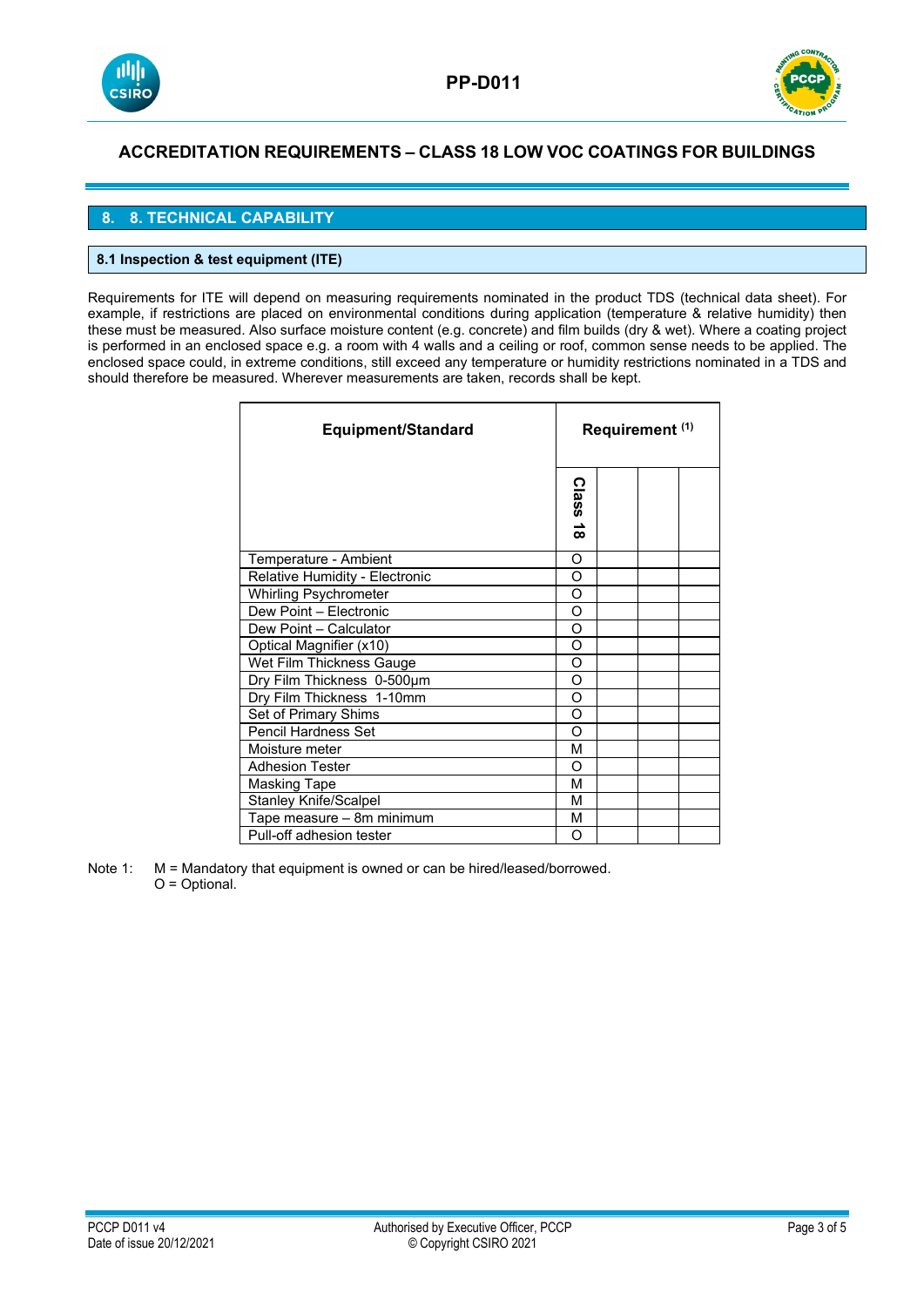



## **15.2 Surface preparation equipment**

| <b>Equipment</b>              |                           | Requirement <sup>(1)</sup> |  |  |
|-------------------------------|---------------------------|----------------------------|--|--|
|                               | <b>Class</b><br>$\vec{8}$ |                            |  |  |
| Diamond grinder - hand        | М                         |                            |  |  |
| Diamond grinder - walk behind | O                         |                            |  |  |
| Scarifier                     | O                         |                            |  |  |
| Angle Grinder                 |                           |                            |  |  |
| Disk Sander                   | М                         |                            |  |  |
| <b>Orbital Sander</b>         | М                         |                            |  |  |
| Shot blast - captive system   |                           |                            |  |  |
| Dust collection system        |                           |                            |  |  |
| Jack hammer                   |                           |                            |  |  |
| Diamond saw                   |                           |                            |  |  |
| Wheel barrow                  |                           |                            |  |  |
| High pressure water blaster   |                           |                            |  |  |
| Safety Clothing/Spectacles    |                           |                            |  |  |
| First Aid/Eye Wash Bottles    |                           |                            |  |  |
| PPE appropriate to activity   |                           |                            |  |  |

Note 1: M = Mandatory that equipment is owned or can be hired/leased/borrowed. O = Optional.